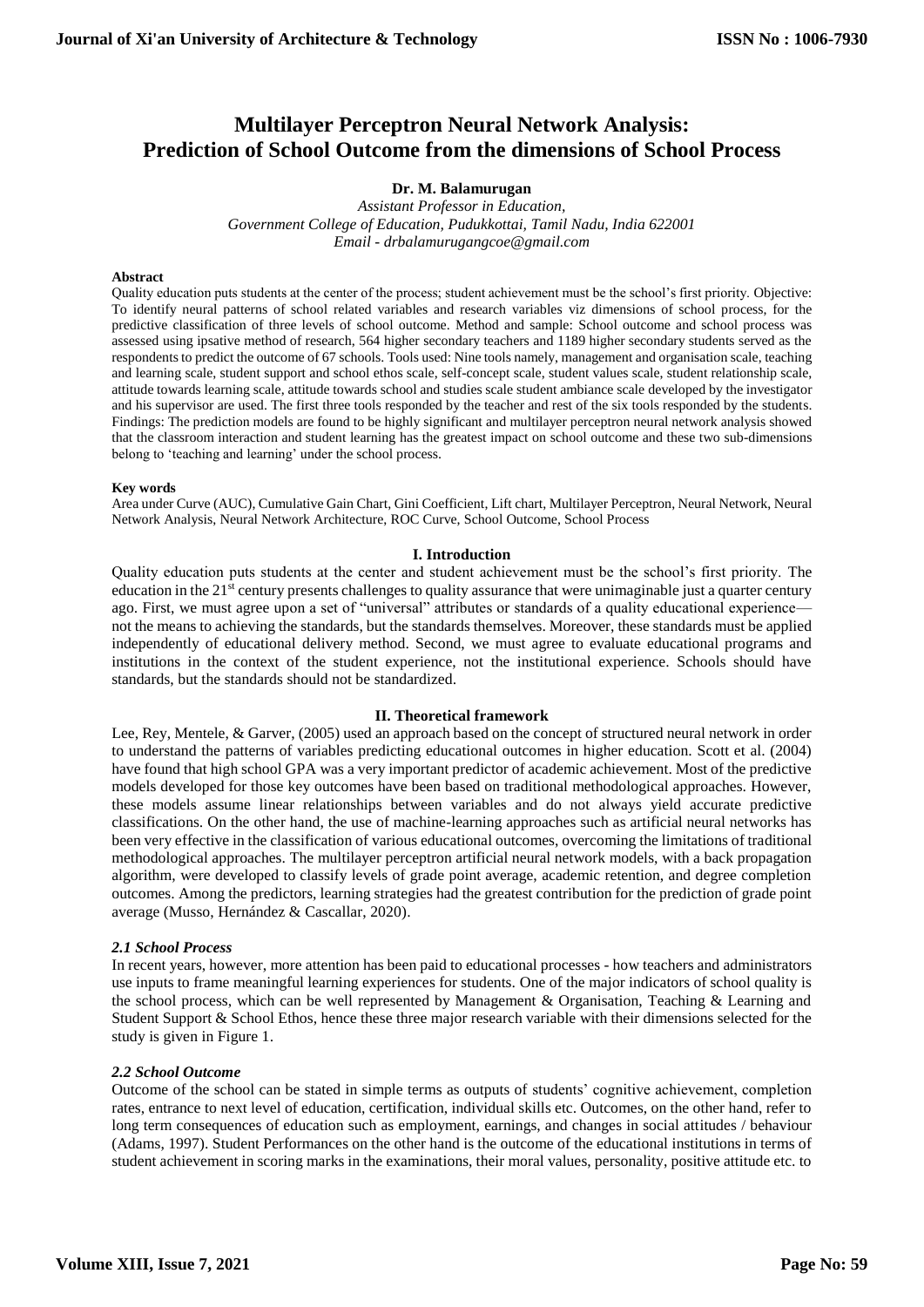face the global competitive world with utmost confidence. In this study School Outcome consisting of Co-Scholastic and Scholastic Performances of the student is considered and given in the Figure 2.



**Figure. 1. Variables of school process** 

## **III. Method of the study**

## *3.1 Objective of the study*

To identify neural patterns of school related variables (District, Types of School, Boards of Affiliation, School Managements and Year of School Establishment) and research variables viz dimensions of School Process for the predictive classification of three levels of School Outcome.

# *3.2 Ipsative Method used*

Ipsative method is employed in the present study, in which an attribute of an individual (institution) is measured relatively to his/her (its stakeholders) scores on other attributes (Cattell, 1944). Ipsative method is useful when a researcher wants to collect data on phenomena that cannot be directly observed. The study intends to collect data pertaining to the selected dimensions of school process through teachers, selected dimensions of the school outcome through students and establish relationship between these for the particular school.

## *3.3 Sample and sampling technique*

To predict the Outcome of 67 schools (37 Chennai district and 30 Thiruvallur district) have been conveniently selected keeping in mind the Types of school, Managements of school, Boards of affiliation etc. In each 67 school minimum of five teacher and minimum of ten students were randomly chosen as the respondents. Thus totally 564 higher secondary teachers and 1189 higher secondary students served as the respondents to assess the school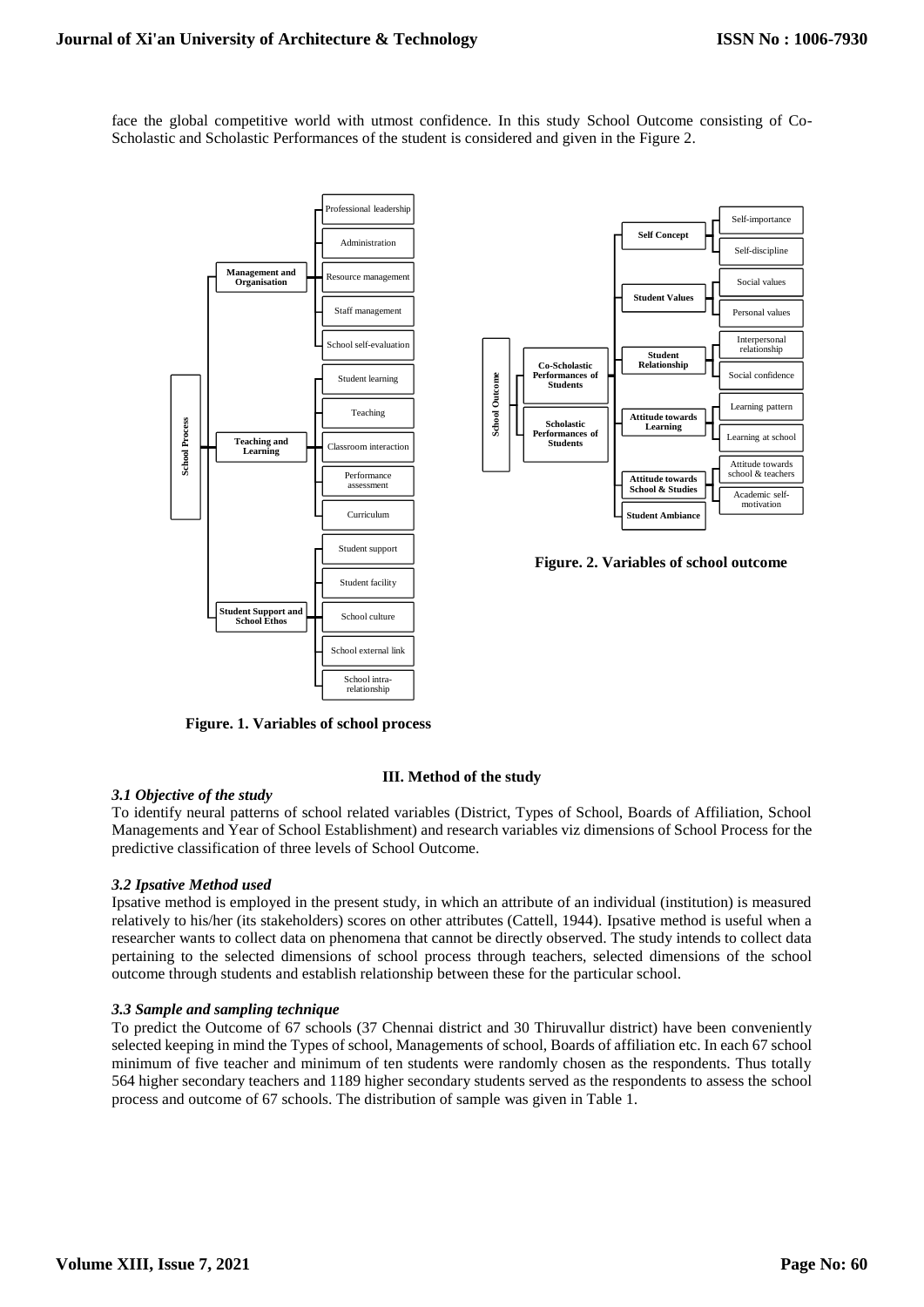| S. No               | Variables                       | Categories and Codes used       | Frequency | $\%$ |
|---------------------|---------------------------------|---------------------------------|-----------|------|
| 1                   |                                 | Chennai $= 1$                   | 37        | 55.2 |
| District            |                                 | Thiruvallur $= 2$               | 30        | 44.8 |
|                     |                                 | State Government =1             | 16        | 23.9 |
|                     | School<br>Management            | Corporation $= 2$               | 5         | 7.5  |
| $\overline{2}$      |                                 | Private Aided = $3$             | 15        | 22.4 |
|                     |                                 | Central Government = $4$        | 7         | 10.4 |
|                     |                                 | Private Unaided $= 5$           | 24        | 35.8 |
|                     |                                 | $Boys = 1$                      | 12        | 17.9 |
| 3                   | Type of School                  | $Girls = 2$                     | 9         | 13.4 |
|                     |                                 | $Co-Eduction = 3$               | 46        | 68.7 |
|                     |                                 | State Board $=1$                | 30        | 44.8 |
| 4                   | Board of                        | Anglo-Indian $= 2$              | 6         | 9.0  |
|                     | Affiliation                     | Matriculation = $3$             | 21        | 31.3 |
|                     |                                 | $CBSE = 4$                      | 10        | 14.9 |
| 5                   | Year of School<br>Establishment | Below 30 years $= 1$            | 20        | 29.9 |
|                     |                                 | 30 - 50 years = $2 \frac{1}{2}$ | 28        | 41.8 |
|                     |                                 | Above 50 years $=$ 3            | 19        | 28.4 |
| <b>Total School</b> |                                 |                                 | 67        | 100  |

# **Table 1. Distribution of Sample – Schools**

## *3.4 Tools used in the study*

In the present study, nine tools namely, Management and Organisation Scale, Teaching and Learning Scale, Student Support and School Ethos Scale, Self-concept Scale, Student Values Scale, Student Relationship Scale, Attitude towards Learning Scale, Attitude towards School and Studies Scale Student Ambiance Scale developed by the Investigator and his Supervisor were used. The first three tools responded by teachers and rest of the six tools responded by students. The dimensions of these scales is presented in Figure 1 and Figure 2.

## **IV. Multilayer perceptron neural network analysis**

Basically, a neural network is a computational structure consisting of several highly interconnected computational elements, known as neurons, perceptrons, or nodes. Each "neuron" or unit carries out a very simple operation on its inputs and transfers the output to a subsequent node or nodes in the network topology (Specht, 1991). In general, an ANN consists of an input layer (which can be considered the independent variables), one or more hidden layers, and an output layer that is comparable to a categorical dependent variable (Cascallar, Boekaerts, & Costigan, 2006; Garson, 1998).

Artificial Neural Networks (ANN) are data structures that are capable of organising series of layers. In ANN analysis the input layer receives the value of the variables that can indicate school process in higher secondary schools, the hidden layer performs the mathematic operations to obtain the appropriate response that is shown by the three groups of School Outcome namely, low, average and high group. The neuronal output is predicted through the set of entries, its synaptic weights, activation function and the aggregation function.

| <b>Table 2. Case Processing Summary</b> |
|-----------------------------------------|
|-----------------------------------------|

|          |          |    | Percent |
|----------|----------|----|---------|
|          | Training | 50 | 74.6%   |
| Sample   | Testing  | 17 | 25.4%   |
| Valid    |          |    | 100.0%  |
| Excluded |          |    |         |
| Total    |          |    |         |

The Table 2 revealed that in order to create a multilayer perceptron 50 (74.6 % of the cases) schools randomly assigned to the training and remaining 17 (25.4 % of the cases) schools used for testing the neural network. The five school related variables namely District, School Managements, Types of School, Boards of Affiliation and Year of School Establishment were loaded as factors of input layers as these are having categorical data. The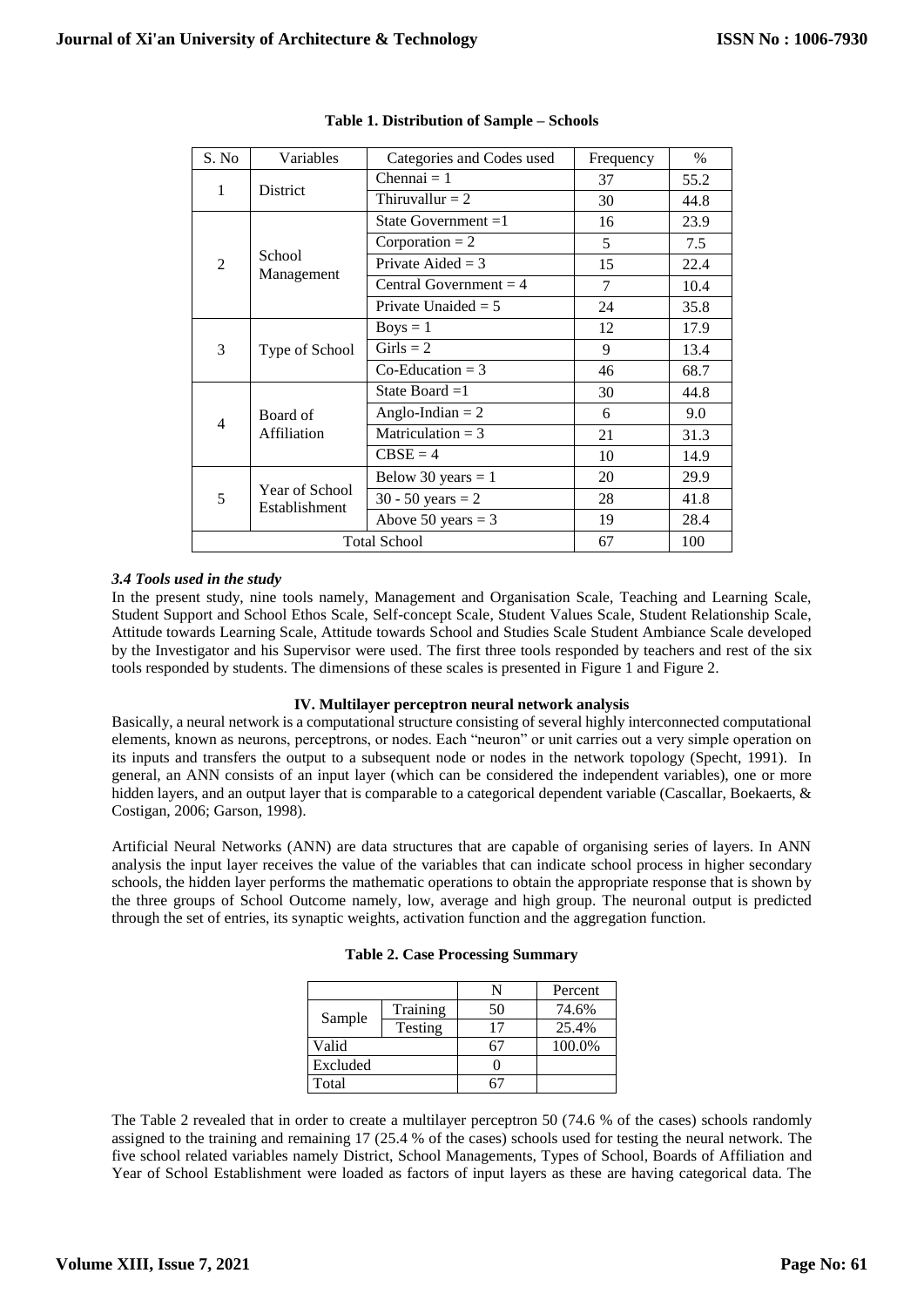research variables Professional Leadership, Administration, Resource Management, Staff Management, School Self Evaluation, Student Learning, Teaching, Classroom Interaction, Performance Assessment, Curriculum, Student Support, Student Facility, School Culture, School External Link and School Intra-relationship having scale data were loaded as covariates in the input layer. The dependent box was loaded with the School Outcome which contains three groups namely low, average and high. The three groups were classified using the procedure  $M \pm 1\sigma$ , the School Outcome scores  $\geq M \pm 1\sigma$  were grouped under High Group and that of schools with School Outcome  $\langle M + 1\sigma$  were grouped under Low Group. The schools with School Outcome scores in between these two limits were grouped under Average Group. Each of these were connected to hidden layer using synaptic weights. In addition to the 32 input layers the bias which also added to the hidden layer. The activation function for the hidden layer was hyperbolic tangent and the same for output layer was chosen Softmax.



**Figure 3. Neural Network Architecture**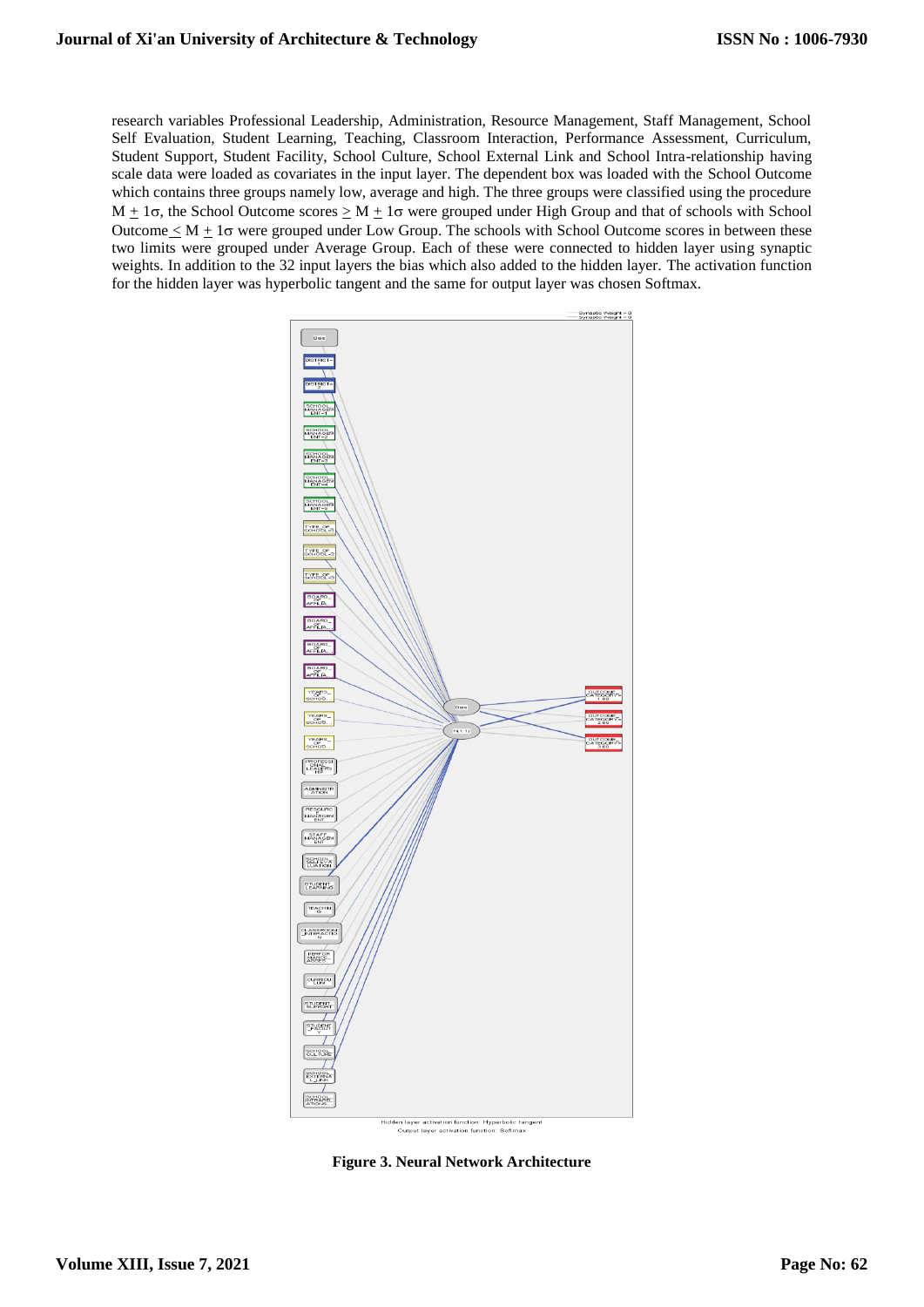| Hidden<br>Output Layer<br>Layer 1<br>Predictor<br>[OUTCOME_<br><b>[OUTCOME</b><br>[OUTCOME_<br>$CATEGORY =$<br><b>CATEGORY</b><br>H(1:1)<br>1.001<br>$=2.001$<br>3.00]<br>.657<br>(Bias)<br>$[DISTRICT=1]$<br>$-.258$<br>.737<br>[DISTRICT=2]<br>[SCHOOL_MANAGEMENT=1]<br>.100<br>.599<br>[SCHOOL MANAGEMENT=2]<br>[SCHOOL_MANAGEMENT=3]<br>$-153$<br>[SCHOOL MANAGEMENT=4]<br>.662<br>$-.272$<br>[SCHOOL_MANAGEMENT=5]<br>[TYPES_OF_SCHOOL=1]<br>.157<br>[TYPES_OF_SCHOOL=2]<br>$-.200$<br>[TYPES OF SCHOOL=3]<br>.921<br>[BOARDS_OF_AFFILIATION=1]<br>.144<br>[BOARDS_OF_AFFILIATION=2]<br>$-.342$<br>[BOARDS_OF_AFFILIATION=3]<br>.495<br>[BOARDS OF AFFILIATION=4]<br>$-.409$<br>[YEAR_OF_SCHOOL_EST=1]<br>$-.082$<br>Input<br>[YEAR OF SCHOOL EST=2]<br>$-.061$<br>Layer<br>[YEAR_OF_SCHOOL_EST=3]<br>.187<br>PROFESSIONAL_LEADERSHIP<br>.677<br><b>ADMINISTRATION</b><br>.547<br>RESOURCE_MANAGEMENT<br>.575<br>STAFF MANAGEMENT<br>.585<br>SCHOOL_SELF_EVALUATION<br>.520<br>STUDENT LEARNING<br>$-.898$<br><b>TEACHING</b><br>.123<br><b>CLASSROOM INTERACTION</b><br>1.220<br>PERFORMANCE ASSESSMENT<br>$-.060$<br><b>CURRICULUM</b><br>.207<br>STUDENT_SUPPORT<br>.705<br>STUDENT FACILITY<br>$-.366$<br><b>SCHOOL_CULTURE</b><br>$-.290$<br>SCHOOL_EXTERNAL_LINK<br>$-.197$<br>SCHOOL_INTRA_RELATIONSHIP<br>$-.332$ |        |        | Predicted |         |       |           |
|--------------------------------------------------------------------------------------------------------------------------------------------------------------------------------------------------------------------------------------------------------------------------------------------------------------------------------------------------------------------------------------------------------------------------------------------------------------------------------------------------------------------------------------------------------------------------------------------------------------------------------------------------------------------------------------------------------------------------------------------------------------------------------------------------------------------------------------------------------------------------------------------------------------------------------------------------------------------------------------------------------------------------------------------------------------------------------------------------------------------------------------------------------------------------------------------------------------------------------------------------------------------------------------------------------------------------------|--------|--------|-----------|---------|-------|-----------|
|                                                                                                                                                                                                                                                                                                                                                                                                                                                                                                                                                                                                                                                                                                                                                                                                                                                                                                                                                                                                                                                                                                                                                                                                                                                                                                                                |        |        |           |         |       |           |
|                                                                                                                                                                                                                                                                                                                                                                                                                                                                                                                                                                                                                                                                                                                                                                                                                                                                                                                                                                                                                                                                                                                                                                                                                                                                                                                                |        |        |           |         |       |           |
|                                                                                                                                                                                                                                                                                                                                                                                                                                                                                                                                                                                                                                                                                                                                                                                                                                                                                                                                                                                                                                                                                                                                                                                                                                                                                                                                |        |        |           |         |       |           |
|                                                                                                                                                                                                                                                                                                                                                                                                                                                                                                                                                                                                                                                                                                                                                                                                                                                                                                                                                                                                                                                                                                                                                                                                                                                                                                                                |        |        |           |         |       | CATEGORY= |
|                                                                                                                                                                                                                                                                                                                                                                                                                                                                                                                                                                                                                                                                                                                                                                                                                                                                                                                                                                                                                                                                                                                                                                                                                                                                                                                                |        |        |           |         |       |           |
|                                                                                                                                                                                                                                                                                                                                                                                                                                                                                                                                                                                                                                                                                                                                                                                                                                                                                                                                                                                                                                                                                                                                                                                                                                                                                                                                |        |        |           |         |       |           |
|                                                                                                                                                                                                                                                                                                                                                                                                                                                                                                                                                                                                                                                                                                                                                                                                                                                                                                                                                                                                                                                                                                                                                                                                                                                                                                                                |        |        |           |         |       |           |
|                                                                                                                                                                                                                                                                                                                                                                                                                                                                                                                                                                                                                                                                                                                                                                                                                                                                                                                                                                                                                                                                                                                                                                                                                                                                                                                                |        |        |           |         |       |           |
|                                                                                                                                                                                                                                                                                                                                                                                                                                                                                                                                                                                                                                                                                                                                                                                                                                                                                                                                                                                                                                                                                                                                                                                                                                                                                                                                |        |        |           |         |       |           |
|                                                                                                                                                                                                                                                                                                                                                                                                                                                                                                                                                                                                                                                                                                                                                                                                                                                                                                                                                                                                                                                                                                                                                                                                                                                                                                                                |        |        |           |         |       |           |
|                                                                                                                                                                                                                                                                                                                                                                                                                                                                                                                                                                                                                                                                                                                                                                                                                                                                                                                                                                                                                                                                                                                                                                                                                                                                                                                                |        |        |           |         |       |           |
|                                                                                                                                                                                                                                                                                                                                                                                                                                                                                                                                                                                                                                                                                                                                                                                                                                                                                                                                                                                                                                                                                                                                                                                                                                                                                                                                |        |        |           |         |       |           |
|                                                                                                                                                                                                                                                                                                                                                                                                                                                                                                                                                                                                                                                                                                                                                                                                                                                                                                                                                                                                                                                                                                                                                                                                                                                                                                                                |        |        |           |         |       |           |
|                                                                                                                                                                                                                                                                                                                                                                                                                                                                                                                                                                                                                                                                                                                                                                                                                                                                                                                                                                                                                                                                                                                                                                                                                                                                                                                                |        |        |           |         |       |           |
|                                                                                                                                                                                                                                                                                                                                                                                                                                                                                                                                                                                                                                                                                                                                                                                                                                                                                                                                                                                                                                                                                                                                                                                                                                                                                                                                |        |        |           |         |       |           |
|                                                                                                                                                                                                                                                                                                                                                                                                                                                                                                                                                                                                                                                                                                                                                                                                                                                                                                                                                                                                                                                                                                                                                                                                                                                                                                                                |        |        |           |         |       |           |
|                                                                                                                                                                                                                                                                                                                                                                                                                                                                                                                                                                                                                                                                                                                                                                                                                                                                                                                                                                                                                                                                                                                                                                                                                                                                                                                                |        |        |           |         |       |           |
|                                                                                                                                                                                                                                                                                                                                                                                                                                                                                                                                                                                                                                                                                                                                                                                                                                                                                                                                                                                                                                                                                                                                                                                                                                                                                                                                |        |        |           |         |       |           |
|                                                                                                                                                                                                                                                                                                                                                                                                                                                                                                                                                                                                                                                                                                                                                                                                                                                                                                                                                                                                                                                                                                                                                                                                                                                                                                                                |        |        |           |         |       |           |
|                                                                                                                                                                                                                                                                                                                                                                                                                                                                                                                                                                                                                                                                                                                                                                                                                                                                                                                                                                                                                                                                                                                                                                                                                                                                                                                                |        |        |           |         |       |           |
|                                                                                                                                                                                                                                                                                                                                                                                                                                                                                                                                                                                                                                                                                                                                                                                                                                                                                                                                                                                                                                                                                                                                                                                                                                                                                                                                |        |        |           |         |       |           |
|                                                                                                                                                                                                                                                                                                                                                                                                                                                                                                                                                                                                                                                                                                                                                                                                                                                                                                                                                                                                                                                                                                                                                                                                                                                                                                                                |        |        |           |         |       |           |
|                                                                                                                                                                                                                                                                                                                                                                                                                                                                                                                                                                                                                                                                                                                                                                                                                                                                                                                                                                                                                                                                                                                                                                                                                                                                                                                                |        |        |           |         |       |           |
|                                                                                                                                                                                                                                                                                                                                                                                                                                                                                                                                                                                                                                                                                                                                                                                                                                                                                                                                                                                                                                                                                                                                                                                                                                                                                                                                |        |        |           |         |       |           |
|                                                                                                                                                                                                                                                                                                                                                                                                                                                                                                                                                                                                                                                                                                                                                                                                                                                                                                                                                                                                                                                                                                                                                                                                                                                                                                                                |        |        |           |         |       |           |
|                                                                                                                                                                                                                                                                                                                                                                                                                                                                                                                                                                                                                                                                                                                                                                                                                                                                                                                                                                                                                                                                                                                                                                                                                                                                                                                                |        |        |           |         |       |           |
|                                                                                                                                                                                                                                                                                                                                                                                                                                                                                                                                                                                                                                                                                                                                                                                                                                                                                                                                                                                                                                                                                                                                                                                                                                                                                                                                |        |        |           |         |       |           |
|                                                                                                                                                                                                                                                                                                                                                                                                                                                                                                                                                                                                                                                                                                                                                                                                                                                                                                                                                                                                                                                                                                                                                                                                                                                                                                                                |        |        |           |         |       |           |
|                                                                                                                                                                                                                                                                                                                                                                                                                                                                                                                                                                                                                                                                                                                                                                                                                                                                                                                                                                                                                                                                                                                                                                                                                                                                                                                                |        |        |           |         |       |           |
|                                                                                                                                                                                                                                                                                                                                                                                                                                                                                                                                                                                                                                                                                                                                                                                                                                                                                                                                                                                                                                                                                                                                                                                                                                                                                                                                |        |        |           |         |       |           |
|                                                                                                                                                                                                                                                                                                                                                                                                                                                                                                                                                                                                                                                                                                                                                                                                                                                                                                                                                                                                                                                                                                                                                                                                                                                                                                                                |        |        |           |         |       |           |
|                                                                                                                                                                                                                                                                                                                                                                                                                                                                                                                                                                                                                                                                                                                                                                                                                                                                                                                                                                                                                                                                                                                                                                                                                                                                                                                                |        |        |           |         |       |           |
|                                                                                                                                                                                                                                                                                                                                                                                                                                                                                                                                                                                                                                                                                                                                                                                                                                                                                                                                                                                                                                                                                                                                                                                                                                                                                                                                |        |        |           |         |       |           |
|                                                                                                                                                                                                                                                                                                                                                                                                                                                                                                                                                                                                                                                                                                                                                                                                                                                                                                                                                                                                                                                                                                                                                                                                                                                                                                                                |        |        |           |         |       |           |
|                                                                                                                                                                                                                                                                                                                                                                                                                                                                                                                                                                                                                                                                                                                                                                                                                                                                                                                                                                                                                                                                                                                                                                                                                                                                                                                                |        |        |           |         |       |           |
|                                                                                                                                                                                                                                                                                                                                                                                                                                                                                                                                                                                                                                                                                                                                                                                                                                                                                                                                                                                                                                                                                                                                                                                                                                                                                                                                |        |        |           |         |       |           |
|                                                                                                                                                                                                                                                                                                                                                                                                                                                                                                                                                                                                                                                                                                                                                                                                                                                                                                                                                                                                                                                                                                                                                                                                                                                                                                                                |        |        |           |         |       |           |
|                                                                                                                                                                                                                                                                                                                                                                                                                                                                                                                                                                                                                                                                                                                                                                                                                                                                                                                                                                                                                                                                                                                                                                                                                                                                                                                                |        |        |           |         |       |           |
|                                                                                                                                                                                                                                                                                                                                                                                                                                                                                                                                                                                                                                                                                                                                                                                                                                                                                                                                                                                                                                                                                                                                                                                                                                                                                                                                | Hidden | (Bias) |           | $-.585$ | 1.202 | $-.915$   |
| 1.713<br>Layer 1<br>H(1:1)<br>$-2.811$<br>.539                                                                                                                                                                                                                                                                                                                                                                                                                                                                                                                                                                                                                                                                                                                                                                                                                                                                                                                                                                                                                                                                                                                                                                                                                                                                                 |        |        |           |         |       |           |

# **Table 3. Parameter Estimates**

Synaptic weights for each network path was shown the Table 3. As evident from the neural network architecture as it contain one hidden layer and that too with only one hidden node H (1:1) along with the bias. The highest synaptic weight was found to be 1.220 for Classroom Interaction and hidden node H (1:1). Again this one node of hidden layer was connected to three output layers. Similarly the highest synaptic weight was found to be - 2.811 for hidden node H (1:1) and output layer 1 (Low School Outcome).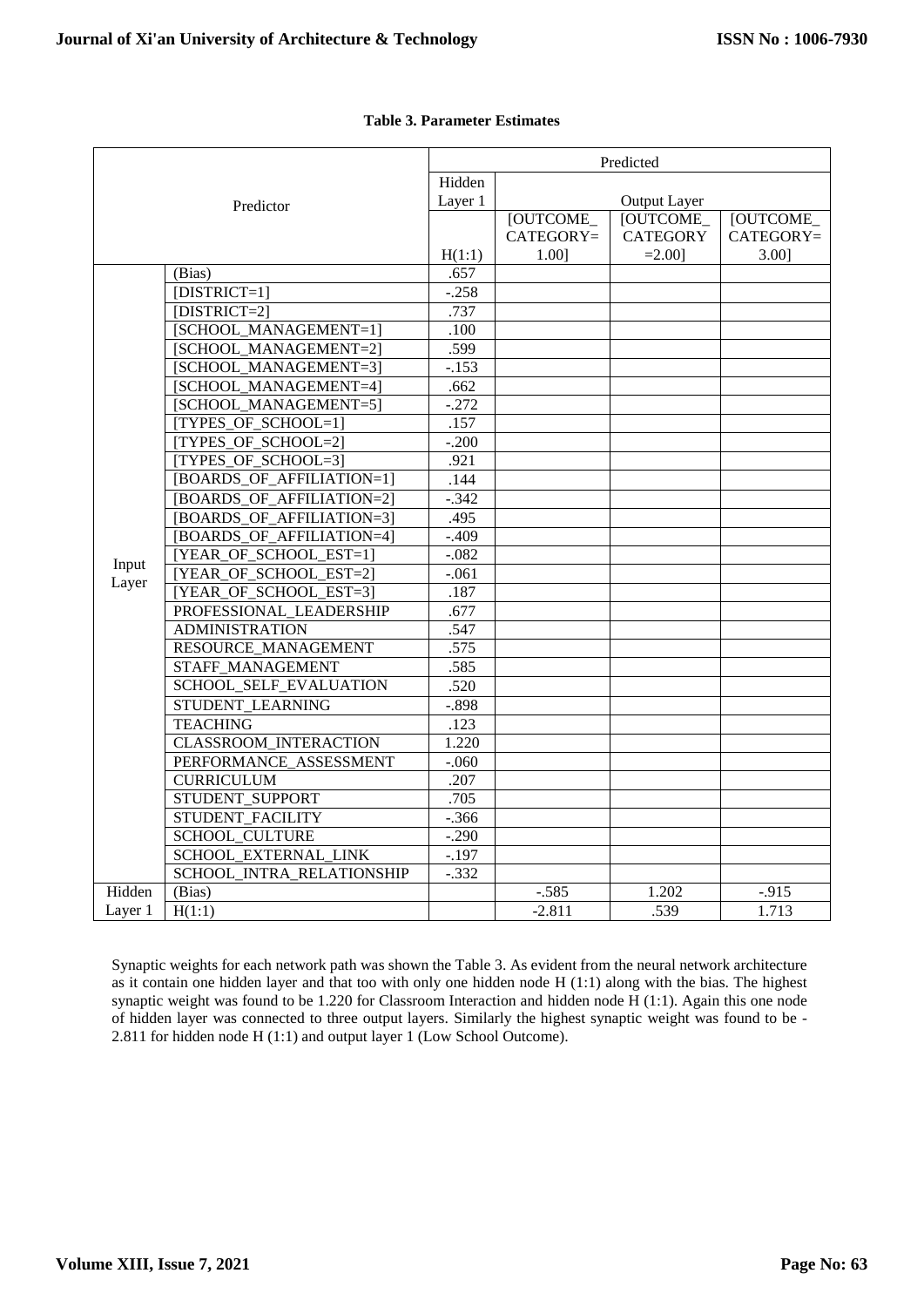|          | <b>Observed</b>        | No of | Predicted |          |          |                        |
|----------|------------------------|-------|-----------|----------|----------|------------------------|
| Sample   |                        | Cases | Low       | Average  | High     | <b>Percent Correct</b> |
|          |                        |       | Group     | Group    | Group    |                        |
|          | Low Group              | 7     |           | $\theta$ | 0        | 100.00%                |
| Training | Average Group          | 33    |           | 32       | $\Omega$ | 97.00%                 |
|          | <b>High Group</b>      | 10    |           | 10       | 0        | $0.00\%$               |
|          | <b>Overall Percent</b> | (50)  | 16.00%    | 84.00%   | $0.00\%$ | 78.00%                 |
| Testing  | Low Group              | 3     | 3         | $\theta$ | 0        | 100.00%                |
|          | Average Group          | 14    |           | 13       | $\Omega$ | 92.90%                 |
|          | High Group             | 0     |           | 0        | 0        | 0.00%                  |
|          | <b>Overall Percent</b> | (17)  | 23.50%    | 76.50%   | $0.00\%$ | 94.10%                 |

## **Table 4. Classification Results of the Sample**

Of the 50 cases 39 cases of training have been correctly classified (78.00 %). All 7 cases (Low Group) have been correctly classified. One out of 33 cases (Average Group) have been wrongly classified (Negatively classified). All the 10 cases (High Group) have been wrongly classified (Negatively classified). Of the 17 cases 16 cases of testing have been correctly classified (94.10 %). All 3 cases (Low Group) have been correctly classified. One out of 13 cases (Average Group) have been wrongly classified (Negatively classified). There was no case found in the High Group for testing. The classification results have been found to be statistically significant.





**Figure 4. Receiver Operating Characteristic (ROC) Curve**

| <b>Outcome Category</b> | Area Under Curve | Gini coefficient |
|-------------------------|------------------|------------------|
|                         | (AUC)            | $= 2*AUC - 1$    |
| Low                     | 0.97             | 0.94             |
| Average                 | 0.816            | 0.632            |
| High                    | 0.761            | 0.522            |

| Table 5. Area under Curve and Gini coefficient |  |  |
|------------------------------------------------|--|--|
|------------------------------------------------|--|--|

The ROC Figure 4 and the Table 5 shows that the model predictions were good and further the Low category displays excellent model of prediction.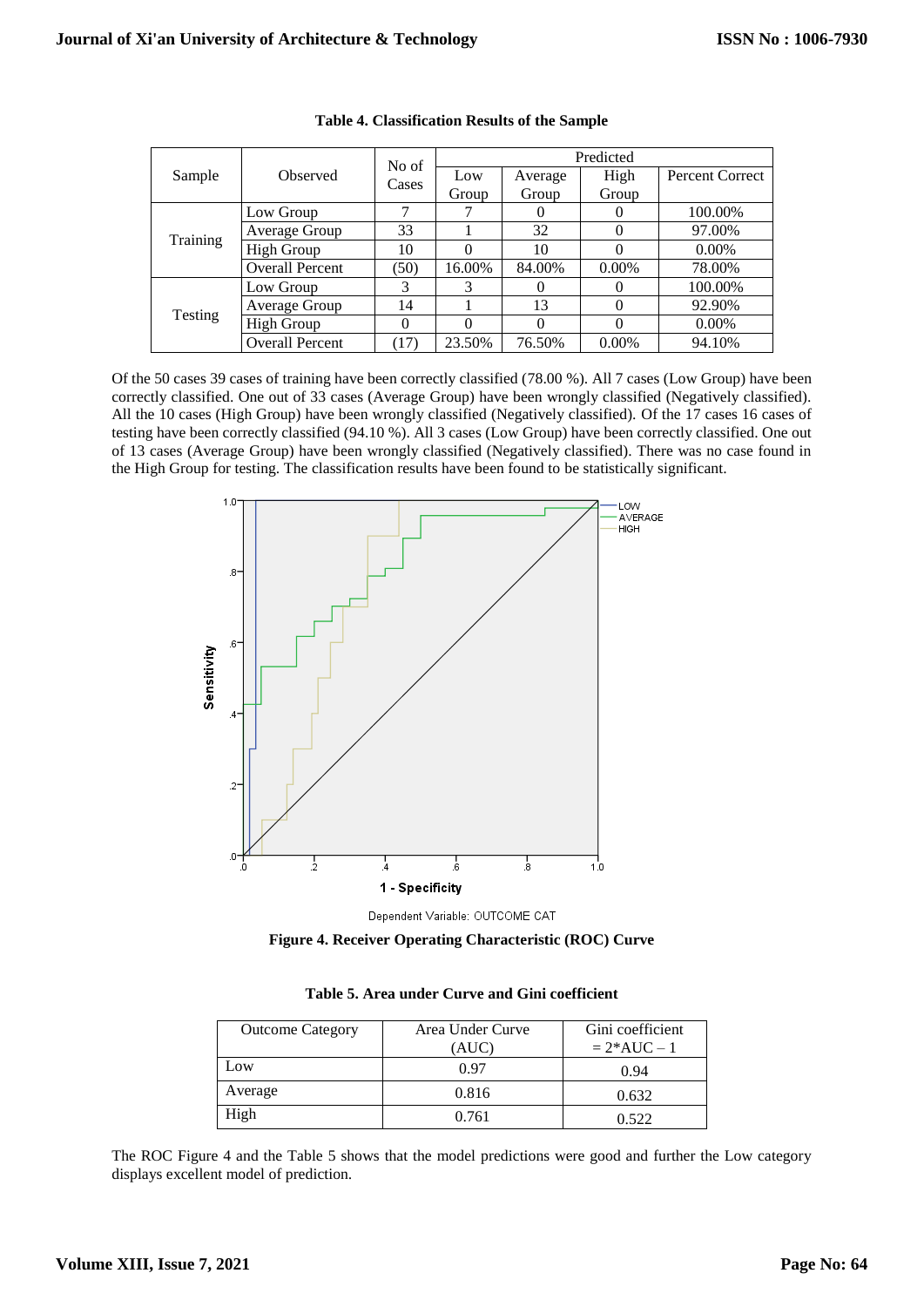

Dependent Variable: OUTCOME CAT



Figure 5 displays the cumulative gain for three categories of School Outcome and a baseline. Cumulative gains and lift charts are graphical supports for measuring the model performance. The cumulative gains chart displays the percentage of the overall number of cases in a given category "gained" by targeting a percentage of the total number of cases. For example, the first point on the curve for the Low category is at  $(x, y = 10\%, 50\%)$ , which means that if we score a dataset with the network and sort all of the cases by predicted pseudo-probability of Low, we would expect that the top 10% to contain approximately 50% of all of the cases that actually take the category Low.



**Figure 6. Lift Chart**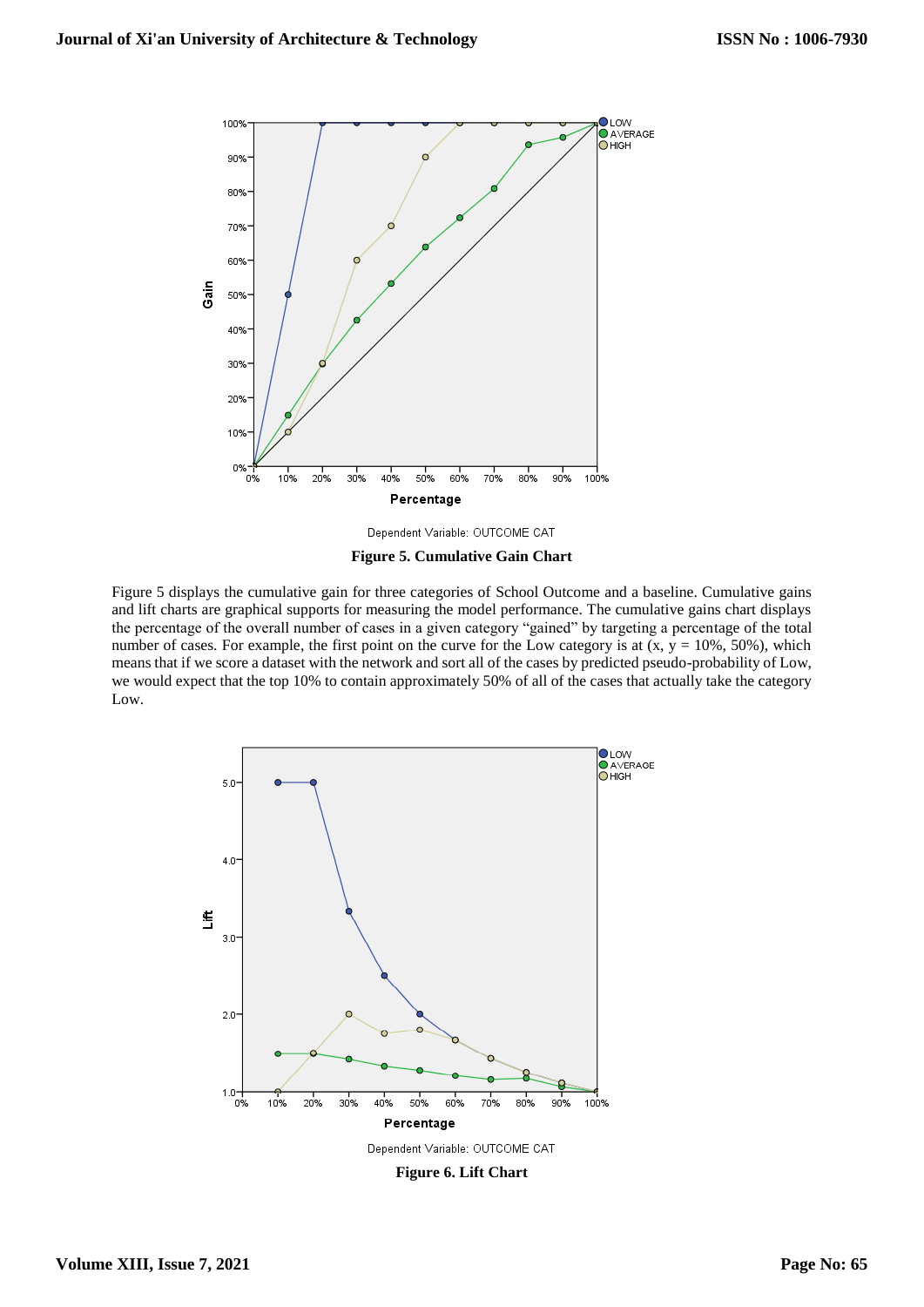Lift is a measure of the effectiveness of a predictive model calculated as the ratio between the results obtained with and without the predictive model. Figure 6 displays a lift chart for three categories of School Outcome. This chart is derived from the cumulative gains chart and the values on the y axis correspond to the ratio of the cumulative gain for each curve to the baseline. Thus, the lift at 10% for the category Low is approx. 50% / 10%  $=$  5. Lift chart has been based on the combined training and testing samples.



**Figure 7. Normalized Importance of the Predictive Variables on School Outcome**

| Variables                     | Importance | Normalized |
|-------------------------------|------------|------------|
|                               |            | Importance |
| <b>Classroom Interaction</b>  | .178       | 100.0%     |
| <b>Student Learning</b>       | .126       | 71.2 %     |
| Administration                | .084       | 47.1 %     |
| <b>Student Support</b>        | .078       | 43.7 %     |
| <b>Staff Management</b>       | .071       | 39.7 %     |
| <b>Resource Management</b>    | .064       | 36.1 %     |
| Professional Leadership       | .059       | 33.5 %     |
| <b>School Self Evaluation</b> | .053       | 29.9 %     |
| School Intra-relationship     | .042       | 23.7 %     |
| Types of School               | .034       | 19.4 %     |
| <b>Student Facility</b>       | .031       | 17.4 %     |
| <b>Boards</b> of Affiliation  | .029       | 16.1 %     |
| District                      | .027       | 15.1 %     |
| School External Link          | .025       | 13.9 %     |
| <b>School Culture</b>         | .024       | 13.3 %     |
| <b>School Managements</b>     | .023       | 12.9 %     |
| Curriculum                    | .022       | 12.2 %     |
| Teaching                      | .017       | 9.8%       |
| Year of School Establishment  | .007       | 4.1 %      |
| Performance Assessment        | .007       | 3.7 %      |

**Table 6. Independent Variable Importance**

The importance of an independent variable is a measure of how much the predictive value of the network model changes for different values of the independent variable. It was given in the Table 6 and Figure. 7. The Classroom